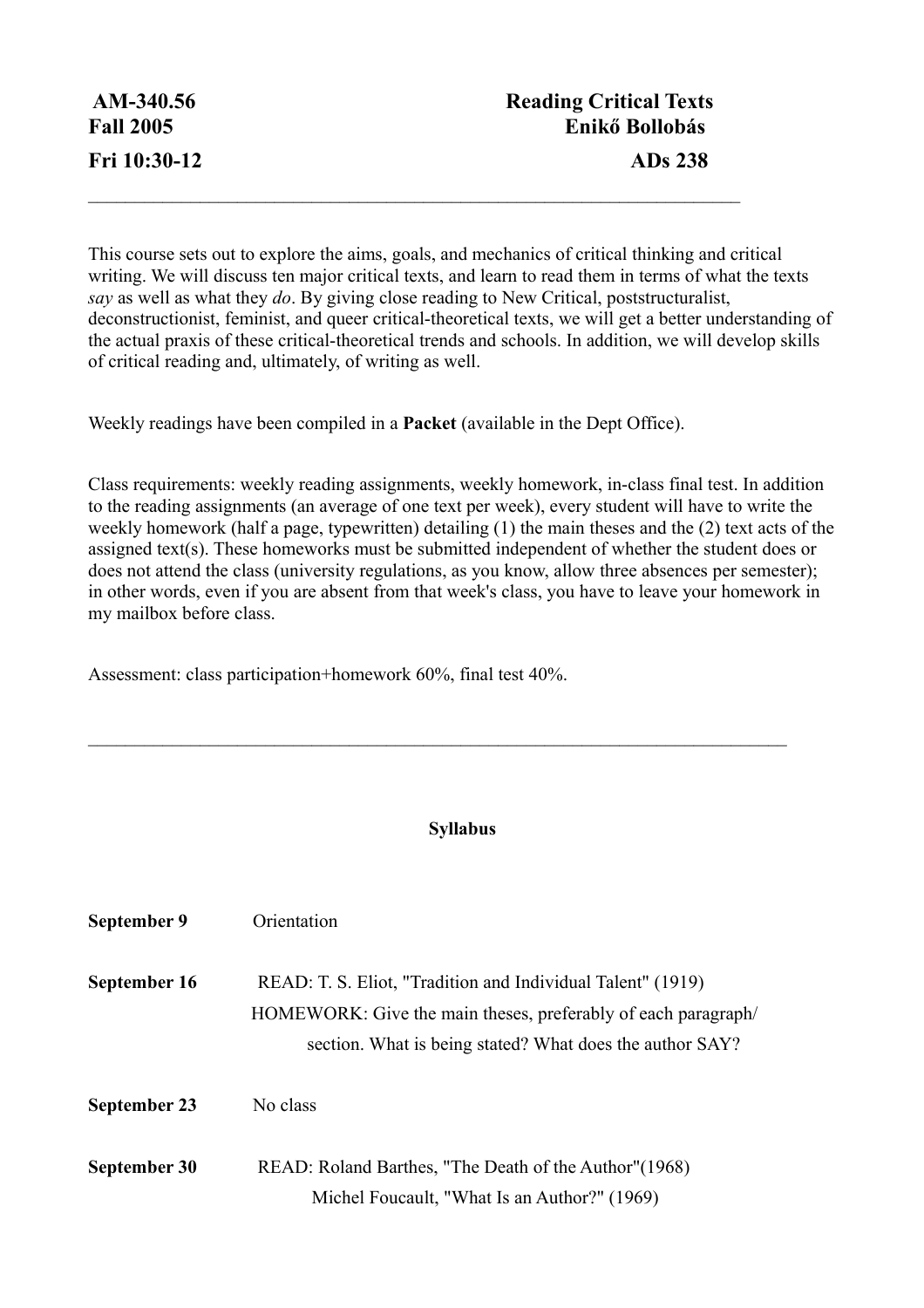| December 16        | In-class final test                                                   |
|--------------------|-----------------------------------------------------------------------|
|                    | HOMEWORK: main theses and text acts                                   |
|                    | Tender Buttons." (2001)                                               |
|                    | Zsadányi Edit, "Az elveszett hangok nyomában. Gertrude Stein,         |
|                    | Question of 'Postmodernism " (1991)                                   |
| December 9         | READ: Judith Butler, "Contingent Foundations: Feminism and the        |
|                    | HOMEWORK: main theses and text acts                                   |
|                    | of Self-Reliance" (1991)                                              |
| December 2         | READ: Linda Kerber, "Can a Woman Be an Individual?: The Discourse     |
|                    | HOMEWORK: main theses and text acts                                   |
| November 25        | READ: Barbara Christian, "The Race for Theory" (1987);                |
|                    | HOMEWORK: main theses and text acts                                   |
|                    | Observations of a Feminist Literary Criticism" (1981)                 |
| <b>November 18</b> | READ: Annette Kolodny, "Dancing Through the Minefield: Some           |
|                    | HOMEWORK: main theses and text acts                                   |
|                    | American Fiction Exclude Women Authors" (1980)                        |
| November 11        | READ: Nina Baym, "Melodramas of Beset Manhood: How Theories of        |
|                    | HOMEWORK: text acts (what the author/text does)                       |
| October 21         | READ: Derrida again                                                   |
|                    |                                                                       |
|                    | HOMEWORK: main theses                                                 |
|                    | the Human Sciences" (1966)                                            |
| October 14         | READ: Jacques Derrida, "Structure, Sign, and Play in the Discourse of |
|                    | What is being achieved in the individual paragraphs or sections?      |
|                    | performed by the text? What does the author DO in the text?           |
|                    | HOMEWORK: Identify the text acts of this piece. What acts are being   |
| October 7          | READ: Barthes and Foucault again                                      |
|                    | HOMEWORK: main theses                                                 |
|                    |                                                                       |